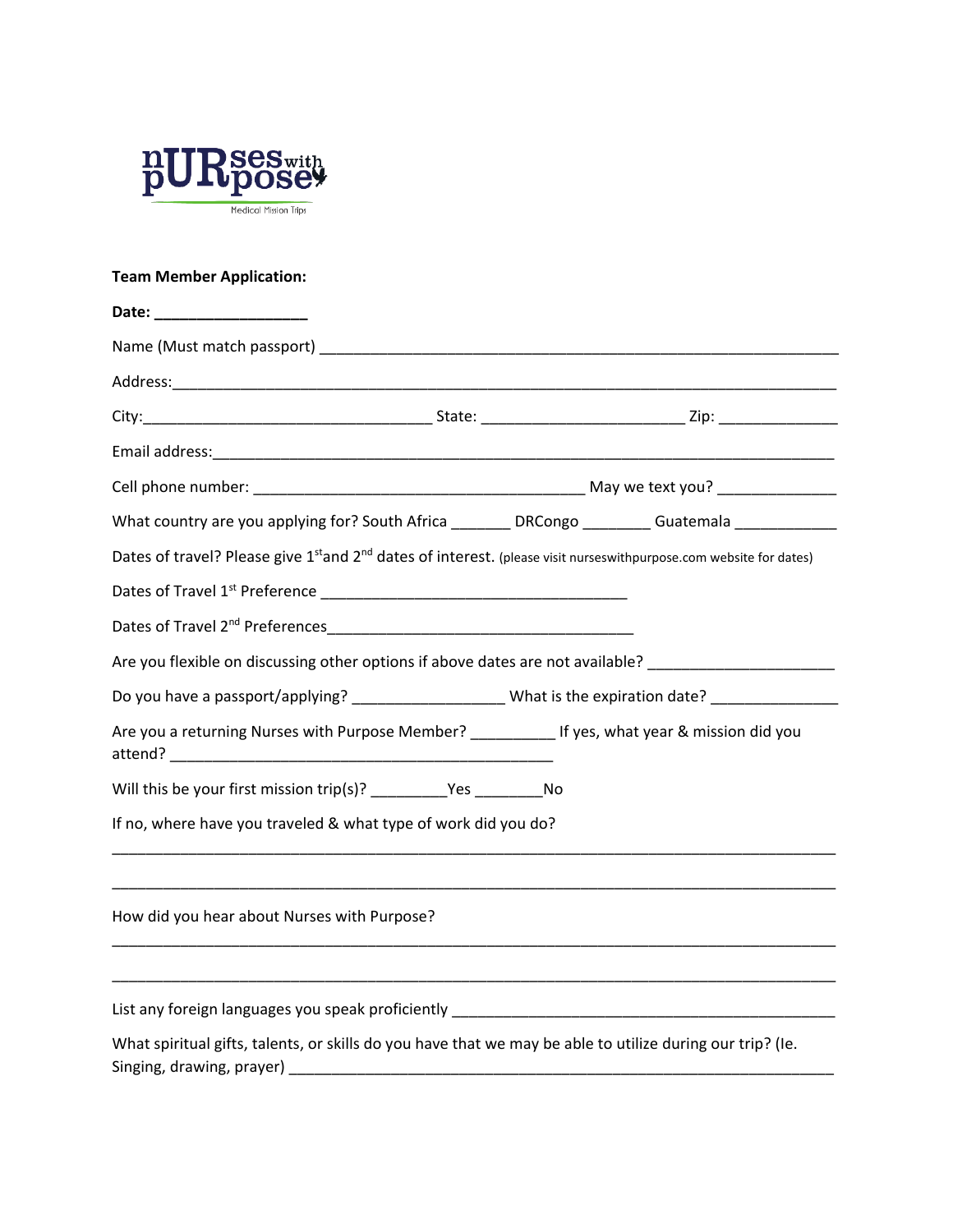| Self-Ratings: 1-3 Not very well, 4-7 Moderate, 8-10 Very Well |  |  |  |
|---------------------------------------------------------------|--|--|--|
|---------------------------------------------------------------|--|--|--|

| Flexibility and adaptability $1 \t2 \t3 \t4 \t5 \t6 \t7 \t8 \t9 \t10$                                          |  |  |
|----------------------------------------------------------------------------------------------------------------|--|--|
| Forego personal preferences to honor the culture into which you are going?                                     |  |  |
| $\underbrace{1 \qquad 2 \qquad 3 \qquad 4 \qquad 5 \qquad 6 \qquad 7 \qquad 8 \qquad 9 \qquad 10}$             |  |  |
| Follow through with instruction and reporting?                                                                 |  |  |
| $\underbrace{1 \qquad 2 \qquad 3 \qquad 4 \qquad 5 \qquad 6 \qquad 7 \qquad 8 \qquad 9 \qquad 10}$             |  |  |
|                                                                                                                |  |  |
| Possibility of extreme weather, odors, and deplorable conditions?                                              |  |  |
| $\underbrace{1 \qquad 2 \qquad 3 \qquad 4 \qquad 5 \qquad 6 \qquad 7 \qquad 8 \qquad 9 \qquad 10}$             |  |  |
| <b>Nursing:</b>                                                                                                |  |  |
|                                                                                                                |  |  |
|                                                                                                                |  |  |
|                                                                                                                |  |  |
|                                                                                                                |  |  |
|                                                                                                                |  |  |
|                                                                                                                |  |  |
|                                                                                                                |  |  |
| Are you CPR Certified/Expiration? ___________________Are you a certified licensed CPR instructor? ______       |  |  |
| NWP requires a background check on all applicants, do you have any oppositions against this?                   |  |  |
| Health:                                                                                                        |  |  |
| Height: _____________________Weight: ___________________________Blood Type: __________________________________ |  |  |
|                                                                                                                |  |  |
|                                                                                                                |  |  |
| List ALL allergies in categories of Food / Medical / Environmental                                             |  |  |
|                                                                                                                |  |  |
|                                                                                                                |  |  |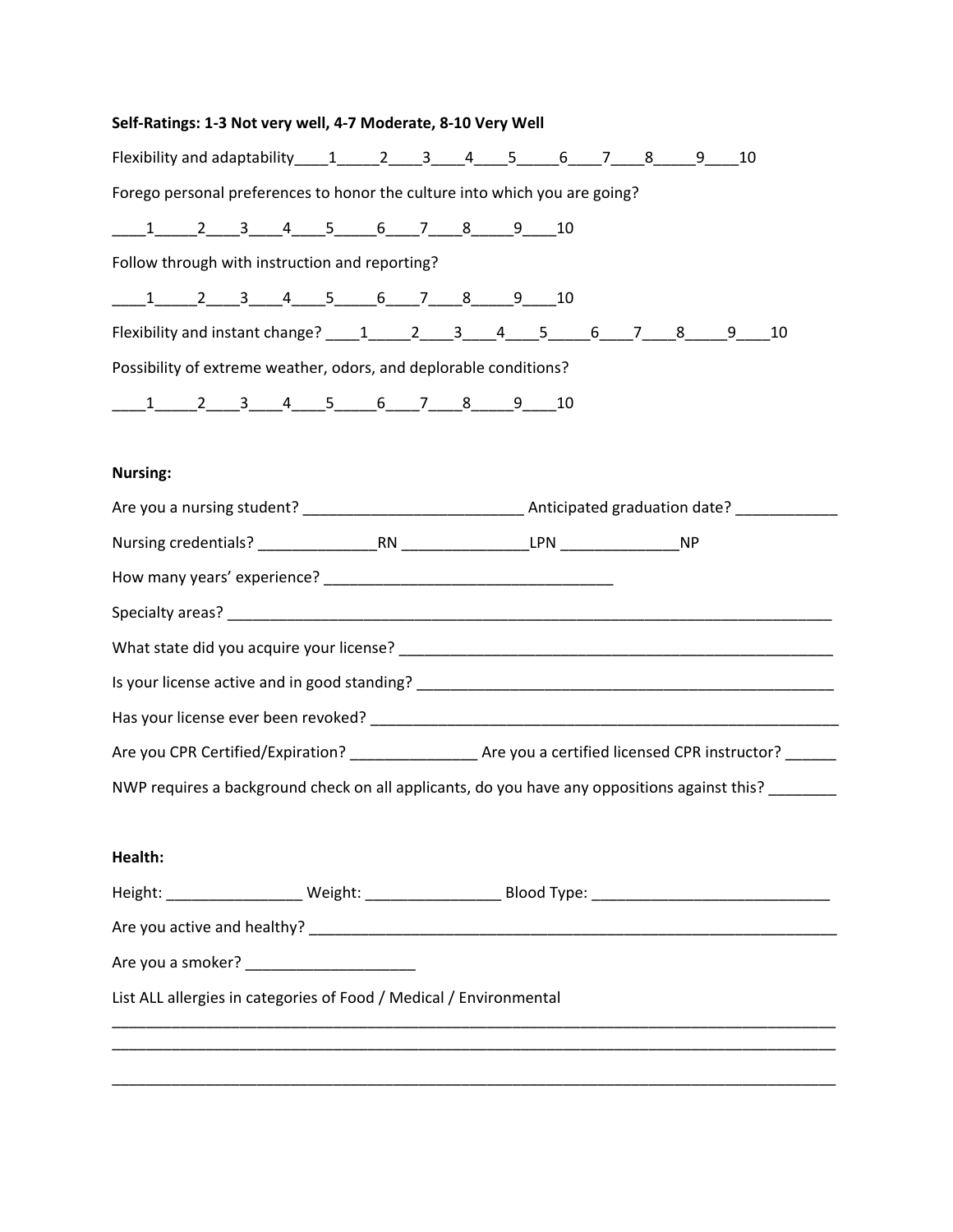Please list any serious illness, injury, history of seizures, respiratory conditions or aliment that we may need to be aware of (this does not affect consideration)

\_\_\_\_\_\_\_\_\_\_\_\_\_\_\_\_\_\_\_\_\_\_\_\_\_\_\_\_\_\_\_\_\_\_\_\_\_\_\_\_\_\_\_\_\_\_\_\_\_\_\_\_\_\_\_\_\_\_\_\_\_\_\_\_\_\_\_\_\_\_\_\_\_\_\_\_\_\_\_\_\_\_\_\_\_

\_\_\_\_\_\_\_\_\_\_\_\_\_\_\_\_\_\_\_\_\_\_\_\_\_\_\_\_\_\_\_\_\_\_\_\_\_\_\_\_\_\_\_\_\_\_\_\_\_\_\_\_\_\_\_\_\_\_\_\_\_\_\_\_\_\_\_\_\_\_\_\_\_\_\_\_\_\_\_\_\_\_\_\_\_

Are you presently on medication and/or require medication for life sustaining treatment? If so, please list.

\_\_\_\_\_\_\_\_\_\_\_\_\_\_\_\_\_\_\_\_\_\_\_\_\_\_\_\_\_\_\_\_\_\_\_\_\_\_\_\_\_\_\_\_\_\_\_\_\_\_\_\_\_\_\_\_\_\_\_\_\_\_\_\_\_\_\_\_\_\_\_\_\_\_\_\_\_\_\_\_\_\_\_\_\_ \_\_\_\_\_\_\_\_\_\_\_\_\_\_\_\_\_\_\_\_\_\_\_\_\_\_\_\_\_\_\_\_\_\_\_\_\_\_\_\_\_\_\_\_\_\_\_\_\_\_\_\_\_\_\_\_\_\_\_\_\_\_\_\_\_\_\_\_\_\_\_\_\_\_\_\_\_\_\_\_\_\_\_\_\_

\_\_\_\_\_\_\_\_\_\_\_\_\_\_\_\_\_\_\_\_\_\_\_\_\_\_\_\_\_\_\_\_\_\_\_\_\_\_\_\_\_\_\_\_\_\_\_\_\_\_\_\_\_\_\_\_\_\_\_\_\_\_\_\_\_\_\_\_\_\_\_\_\_\_\_\_\_\_\_\_\_\_\_\_\_

| In case of emergent care, you allow NWP to seek medical attention for you at the nearest<br>hospital___________________(Yes/No)                                                            |  |  |  |
|--------------------------------------------------------------------------------------------------------------------------------------------------------------------------------------------|--|--|--|
| Do you have medical insurance? _________________________Travel insurance? _________________________                                                                                        |  |  |  |
|                                                                                                                                                                                            |  |  |  |
| Scrub Top Size (Cherokee Brands) ___________________                                                                                                                                       |  |  |  |
| Scrub Bottom Size (Cherokee Brand) ______________________                                                                                                                                  |  |  |  |
| Compression Socks: Circumference calf_____________________Circumference Ankle______________________                                                                                        |  |  |  |
| <b>Answer YES/NO:</b>                                                                                                                                                                      |  |  |  |
| You understand that this medical mission trip is a volunteer enrichment program?                                                                                                           |  |  |  |
| You understand that this medical mission trip is voluntary and not a paid position? _______________                                                                                        |  |  |  |
| You understand that there is a selection process and you will be interviewed? _____________________                                                                                        |  |  |  |
| You understand that you may be wait listed if not selected for the trip in which you applied? _________                                                                                    |  |  |  |
| You are aware and can sustain a 16+ hour flight? _________________                                                                                                                         |  |  |  |
| You understand you will be responsible for booking your own flight (NWP will recommend team flights<br>which are not guaranteed based on participants) _______________                     |  |  |  |
| You understand you are responsible for non-expired & required travel documentation? _____________                                                                                          |  |  |  |
| You understand that you are responsible for having required immunizations for the geographical area of<br>travel and general immunizations up to date (NWP will supply list) _____________ |  |  |  |
| You understand and are willing to get COVID 19 tested & provide proof in a timely manner?                                                                                                  |  |  |  |